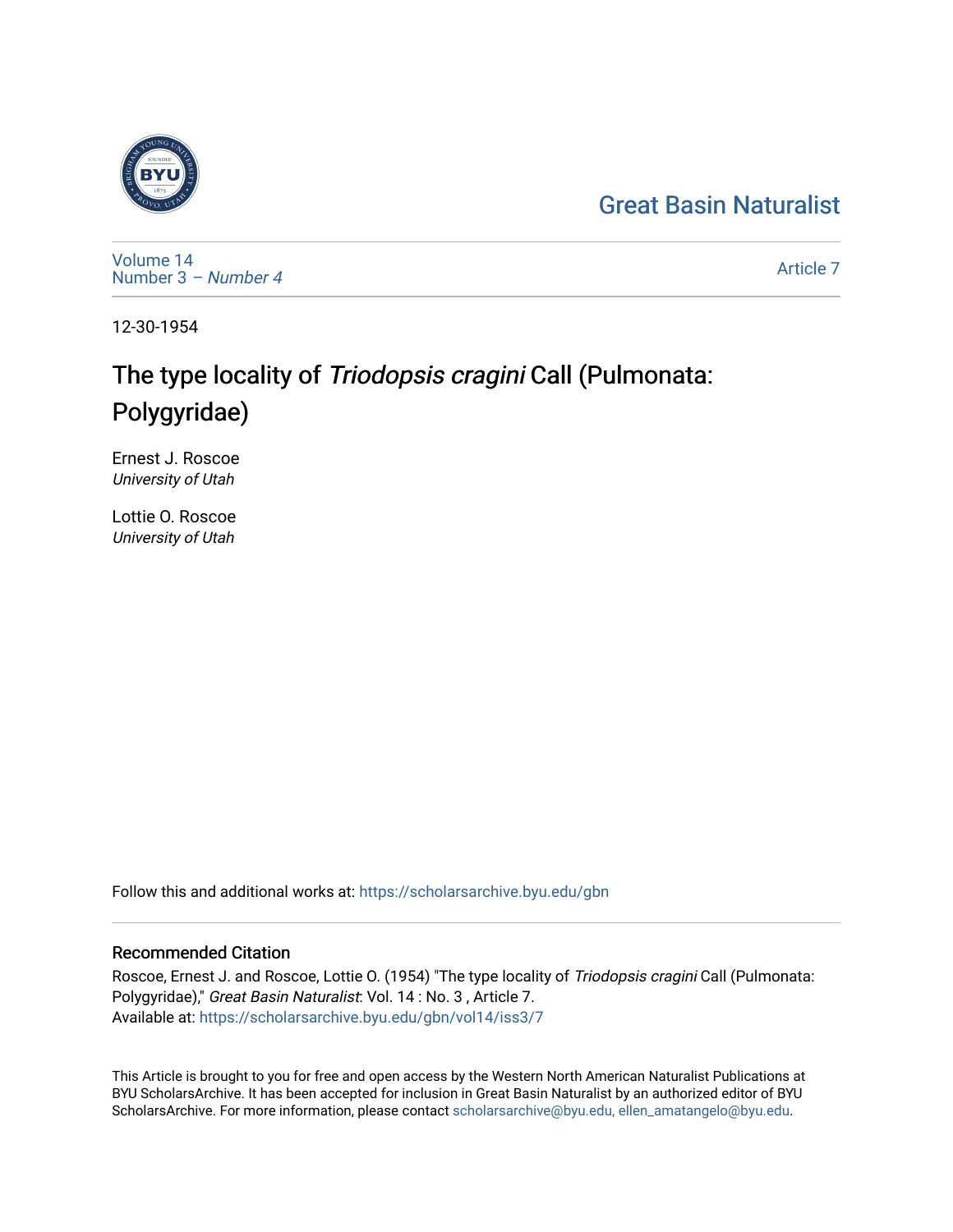### THE TYPE LOCALITY OF TRIODOPSIS CRAGINI CALL (PULMONATA: POLYGYRIDAE)

ERNEST J. ROSCOE University of Utah and<br>LOTTIE O. ROSCOE

The geographic designations of many of the type localities of mollusks described from the United States prior to the early part of the 20th century are rather indefinite. During this period an author would not infrequently designate an entire state or even a group of states as the type locality. The collector of the present day is fortunate in having at his disposal accurate, detailed yet inexpensive maps for over <sup>50</sup> per cent of the area of the United States—the U. S. Geological Survey topographic sheets. The use of these maps or of numerous other types available from both Federal and State agencies affords little excuse for poorly located type localities at the present time.

In some instances, however, what seemingly appears to be a fairly precisely designated locality proves on further examination to be somewhat difficult to subsequently relocate. Such a case is the subject of the present paper.

Triodopsis cragini Call (1886) was described from specimens collected by F. W. Cragin along the "Banks of Chetopa Creek, Neosho County, Kansas." This stream is not named either on the Kansas State Highway Commission map of Neosho County (1940 edition) nor on the USGS topographic sheet of the area (Parson quadrangle, 1884). The accompanying map (Fig. 1), reproduced here for the benefit of those desiring to collect topotypic material, is based on one prepared by the Kansas Geological Survey (Schoewe, 1944).

In an effort to more precisely relocate the type locality of T. cragini, the Thayer area was visited briefly by Robert W. Reese, Glenn R. Webb and the senior author in the fall of 1950. Specimens were obtained from the  $SE\frac{1}{4}$  SW1 $/4$  sec. 36, T. 29 S, R. 17 E. (specimens in KU Coll.). Webb (unpublished field notes) obtained additional specimens in July 1951 from "sec. 31, about  $\frac{1}{2}$  to  $\frac{3}{4}$  mi. SSW from Thayer" (Webb Coll.), and from "sec. <sup>12</sup> and 7, R. <sup>18</sup> E, T. 30 S" (KU Coll.). This latter citation is apparently a *lapsus* calami for sec. 7, T. 30 S, R. 18 E, and sec. 12, T. 30 S, R. 17 E.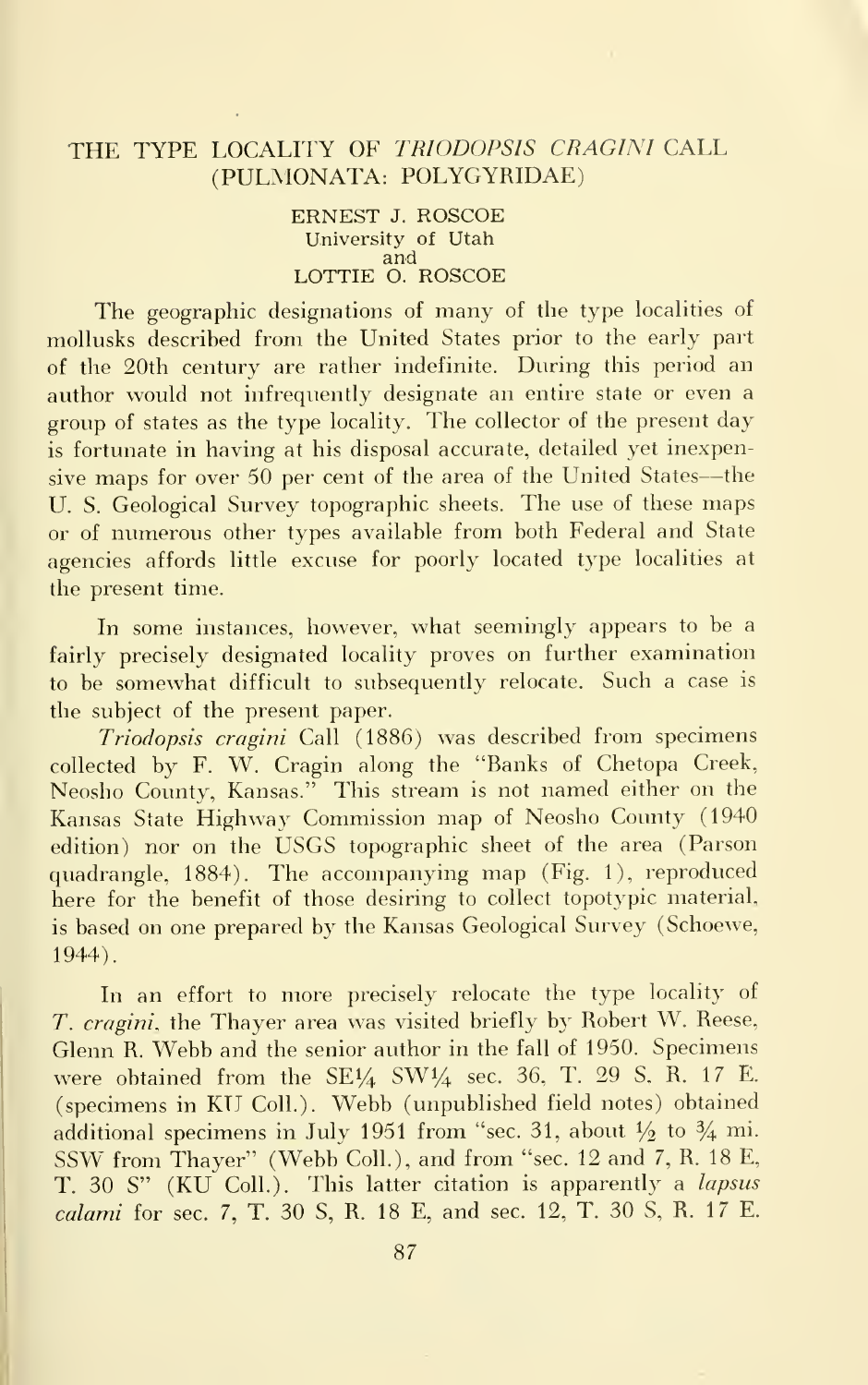The Great Basin Naturalist Vol. XIV, Nos. 3-4